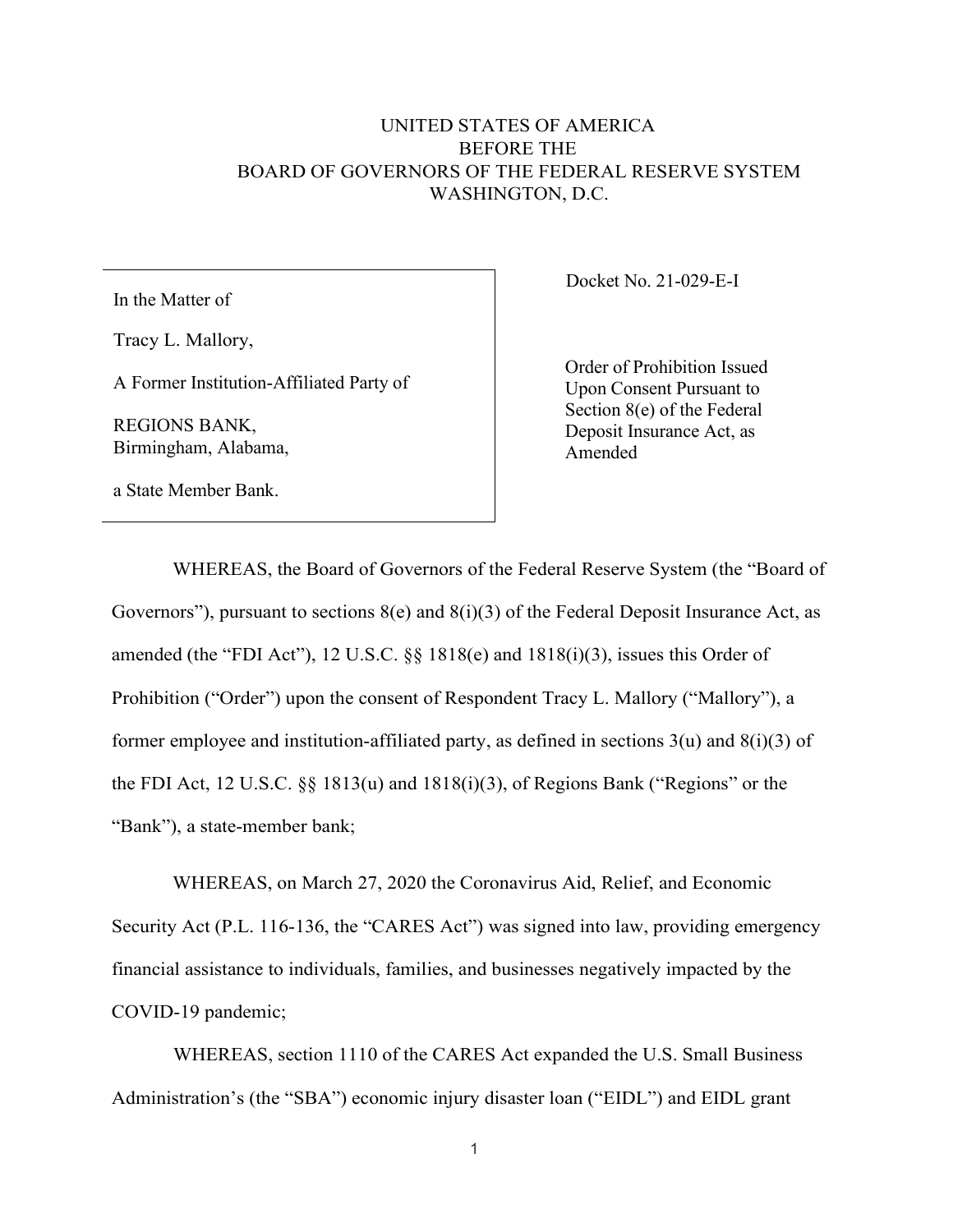program to borrowers negatively impacted by the COVID-19 pandemic;

WHEREAS, in order to obtain an EIDL or grant, borrowers were required to submit an application to the SBA and sign a loan authorization agreement under penalty of perjury certifying compliance with all EIDL requirements, providing information, such as average monthly payroll expenses and number of employees, and agreeing that loan proceeds would be used for specifically authorized purposes;

WHEREAS, Mallory, between July 2020 and October 2020 (the "Relevant Period"), while employed as a branch manager of the Bank, based at its East Albany Branch, in Albany, Georgia, applied for and obtained an EIDL of \$11,600 and an EIDL grant of \$10,000 from the SBA based on materially false and fraudulent representations and used the proceeds of the grant and loan for personal and other expenses in violation of the terms of the EIDL and applicable laws and regulations;

WHEREAS, Mallory's conduct was contrary to the Bank's internal policies and constituted violations of law or regulation, unsafe or unsound banking practices, or breaches of fiduciary duty;

WHEREAS, Mallory had a financial gain of \$21,600, representing the EIDL and EIDL grant proceeds, resulting from her misconduct during the Relevant Period; and

WHEREAS, by affixing his signature hereunder, Mallory has consented to the issuance of this Order by the Board of Governors and has agreed to comply with each and every provision of this Order, and has waived any and all rights she might have pursuant to 12 U.S.C. § 1818, 12 C.F.R. Part 263, or otherwise: (a) to the issuance of a notice of intent to prohibit on any other matter implied or set forth in this Order; (b) to a hearing for the purpose of taking evidence with respect to any matter implied or set forth in this Order; (c) to obtain judicial review of this Order or any provision hereof; and (d)

2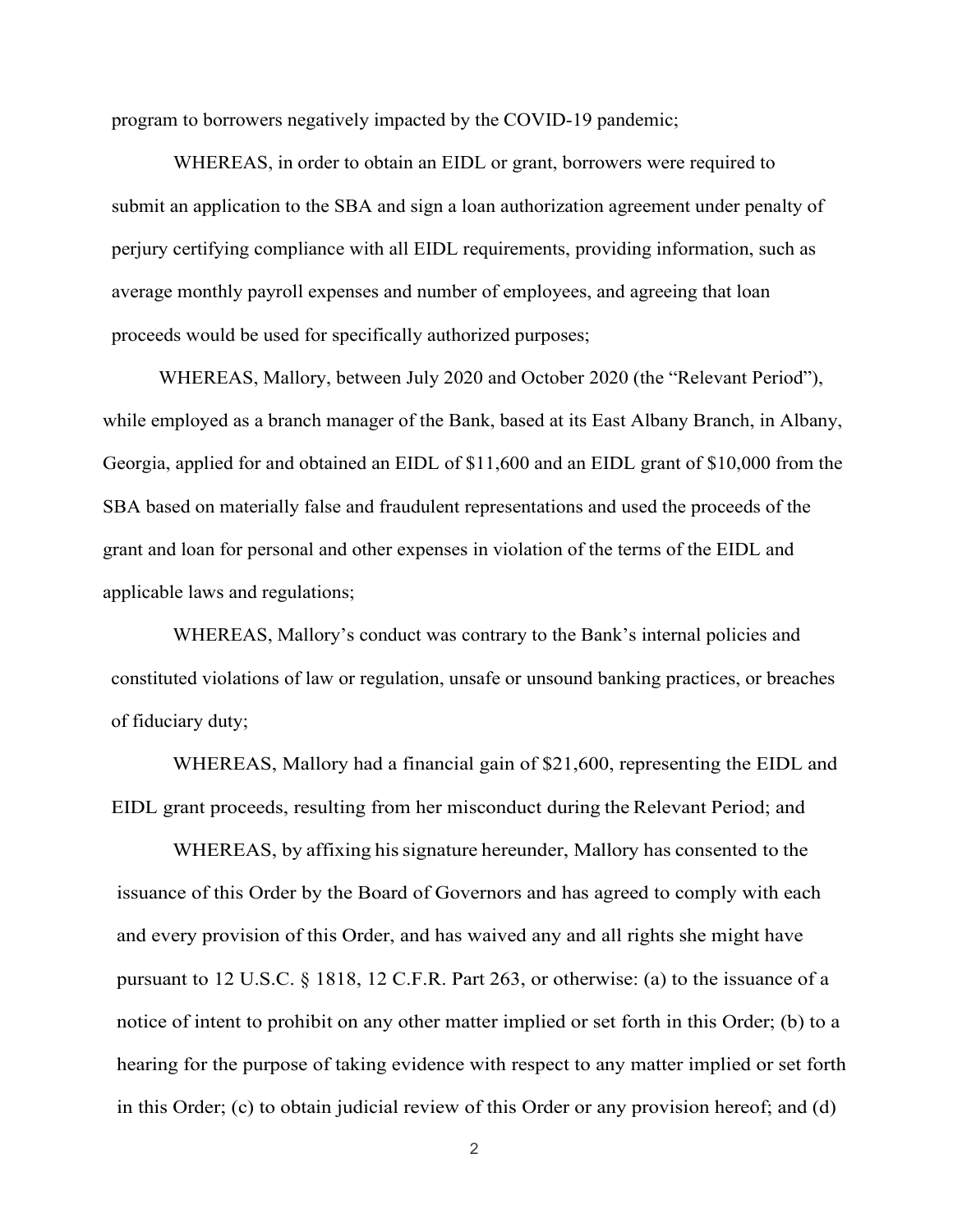to challenge or contest in any manner the basis, issuance, terms, validity, effectiveness, or enforceability of this Order or any provision hereof.

NOW, THEREFORE, before the filing of any notices, or the taking of any testimony or adjudication of or finding on any issue of fact or law herein, and without Mallory admitting or denying any allegation made or implied by the Board of Governors in connection herewith, and solely for the purpose of settlement of this matter without a formal proceeding being filed and without the necessity for protracted litigation or extended hearings,

## IT IS HEREBY ORDERED that:

1. Mallory, without the prior written approval of the Board of Governors and, where necessary pursuant to section  $8(e)(7)(B)$  of the FDI Act, 12 U.S.C. § 1818(e)(7)(B), another Federal financial institutions regulatory agency, is hereby and henceforth prohibited from:

- a. participating in any manner in the conduct of the affairs of any institution or agency specified in section  $8(e)(7)(A)$  of the FDI Act, 12 U.S.C. § 1818(e)(7)(A), including, but not limited to, any insured depository institution or any holding company of an insured depository institution, or any subsidiary of such holding company, or any foreign bank or company to which subsection (a) of 12 U.S.C. § 3106 applies and any subsidiary of such foreign bank or company;
- b. soliciting, procuring, transferring, attempting to transfer, voting or attempting to vote any proxy, consent, or authorization with respect to any voting rights in any institution described in section  $8(e)(7)(A)$  of the FDI Act, 12 U.S.C. § 1818(e)(7)(A);

c. violating any voting agreement previously approved by any

3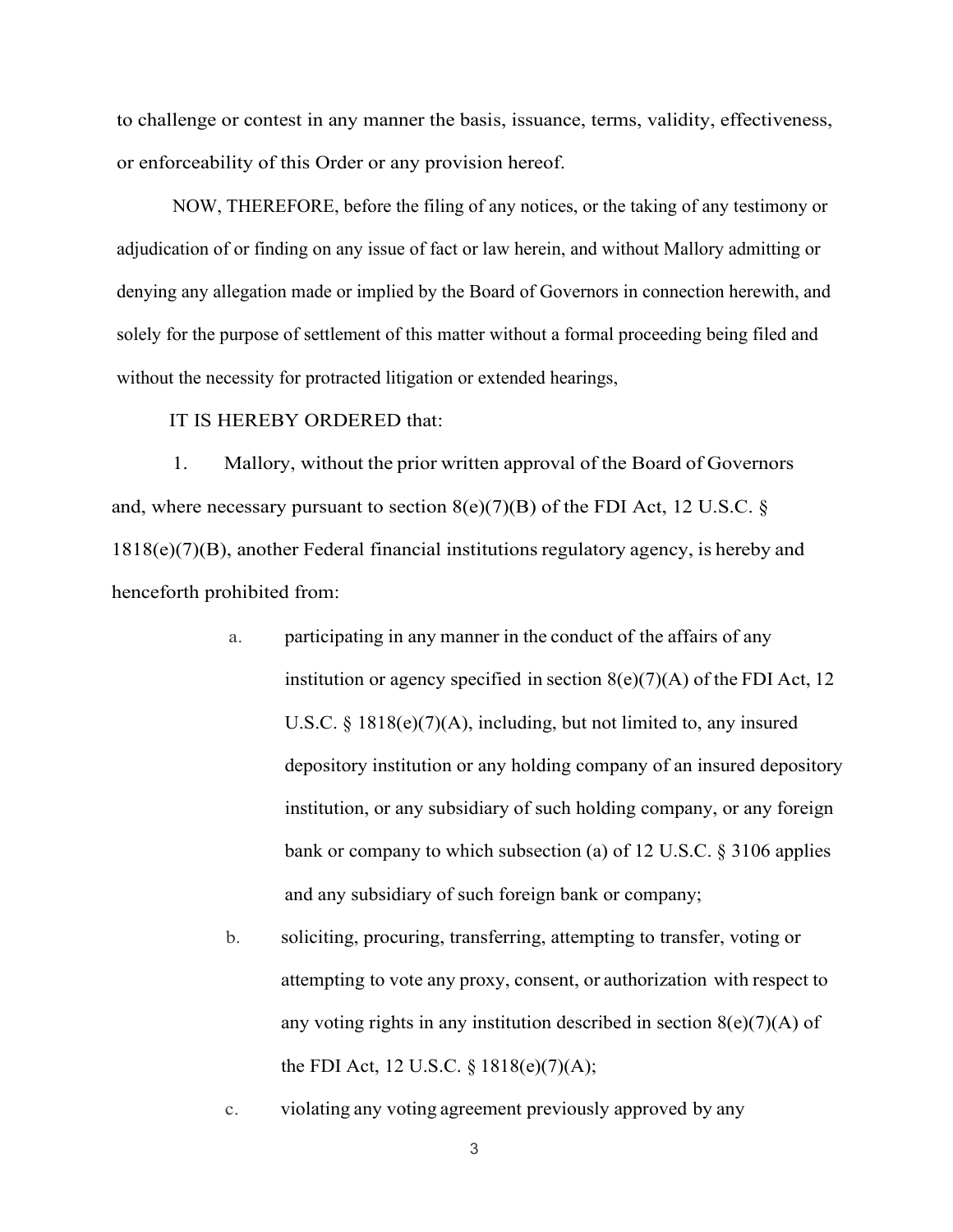Federal banking agency; or

| $\mathbf{d}$ . | voting for a director, or serving or acting as an institution-affiliated |
|----------------|--------------------------------------------------------------------------|
|                | party, as defined in sections $3(u)$ and $8(b)(3)$ of the FDI Act, 12    |
|                | U.S.C. $\S$ 1813(u) and 1818(b)(3), such as an officer, director or      |
|                | employee, in any institution described in section $8(e)(7)(A)$ of the    |
|                | FDI Act, 12 U.S.C. § 1818(e)(7)(A).                                      |

- 2. All communications regarding this Order shall be addressed to:
	- (a) Richard Ashton, Esq. Deputy General Counsel David Williams, Esq. Associate General Counsel Board of Governors of the Federal Reserve System 20th & C Streets, N.W. Washington, DC 20551

(b) Tracy Mallory

3. Any violation of this Ordershall separately subject Mallory to appropriate civil or criminal penalties, or both, under sections 8(i) and (j) of the FDI Act, 12 U.S.C §§ 1818(i) and (j).

4. The provisions of this Order shall not bar, estop, or otherwise prevent the Board of Governors, or any other Federal or state agency or department, from taking any other action affecting Mallory; provided, however, that the Board of Governors shall not take any further action against Mallory on any matters concerning or arising from the matters addressed by this Order based upon facts presently known by the Board of Governors. This release and discharge shall not preclude or affect (i) any right of the Board of Governors to determine and ensure compliance with this Order, or (ii) any proceedings brought by the Board of Governors to enforce the terms of this Order.